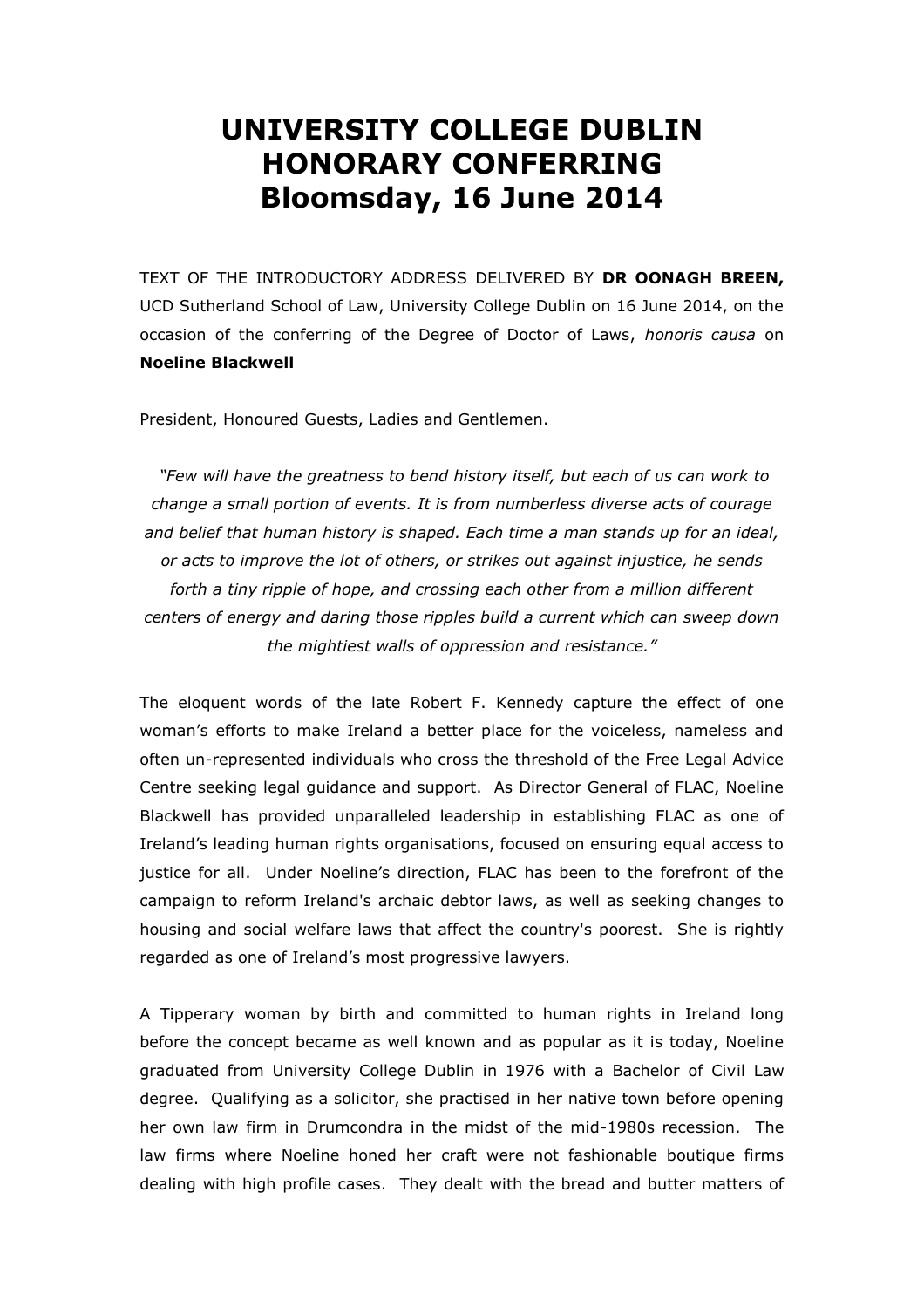everyday importance for their clients: from wills and conveyances, to repossession cases and, later on, immigration matters (making Noeline one of the few Dublin practitioners in the 1990s offering expert legal advice to asylum seekers and refugees). This depth of experience at the law's coalface has given Noeline a very grounded sense of what human rights means in practice, illustrated, perhaps, by her advice to those interested in a career in human rights to study the law on property and equity which she describes as being at "at the forefront of human rights law". Through her private practice Noeline developed what today is one of her trademark characteristics – a deep and passionate commitment to ensuring that an individual's rights are protected at that personal level. This trait is reflected very much in Noeline's style of engagement, which is simultaneously pragmatic and galvanising but always respectful and which never loses sight of the individual at the heart of the debate.

With Noeline at its helm, FLAC has emerged as an expert voice in the consumer credit and debt law arena with Noeline herself recognised as one of the most authoritative consumer-focused advocates for the rights of individuals suffering under the strains of personal insolvency and struggling with unmanageable mortgage arrears. FLAC continues to advocate for a better state-funded system of civil legal aid and to promote public awareness of people's right to legal aid and assistance.

Through FLAC, Noeline has been instrumental in the establishment of the Public Interest Law Alliance which brings together community and independent law centres, non-governmental organisations, legal practitioners, students, academics and all those interested in seeing the law work for marginalised and disadvantaged people. With PILA, Noeline has begun to connect strategically the academic, corporate and NGO worlds, allowing each to learn from the strengths of the other in using litigation, law reform and legal education as tools of change for the benefit of society's marginalised.

We honour Noeline today for her equally important work, on a volunteer basis, with a myriad of human rights organisations and causes. A former chairperson of the International Human Rights Trust and of the Irish Section of Amnesty International, Noeline has also been closely involved with Frontline – the (worldwide) NGO for Human Rights Defenders since its establishment in 2001. Her election as a Vice President of the International Federation of Human Rights in 2013 is testament to the international recognition of Noeline's authority and